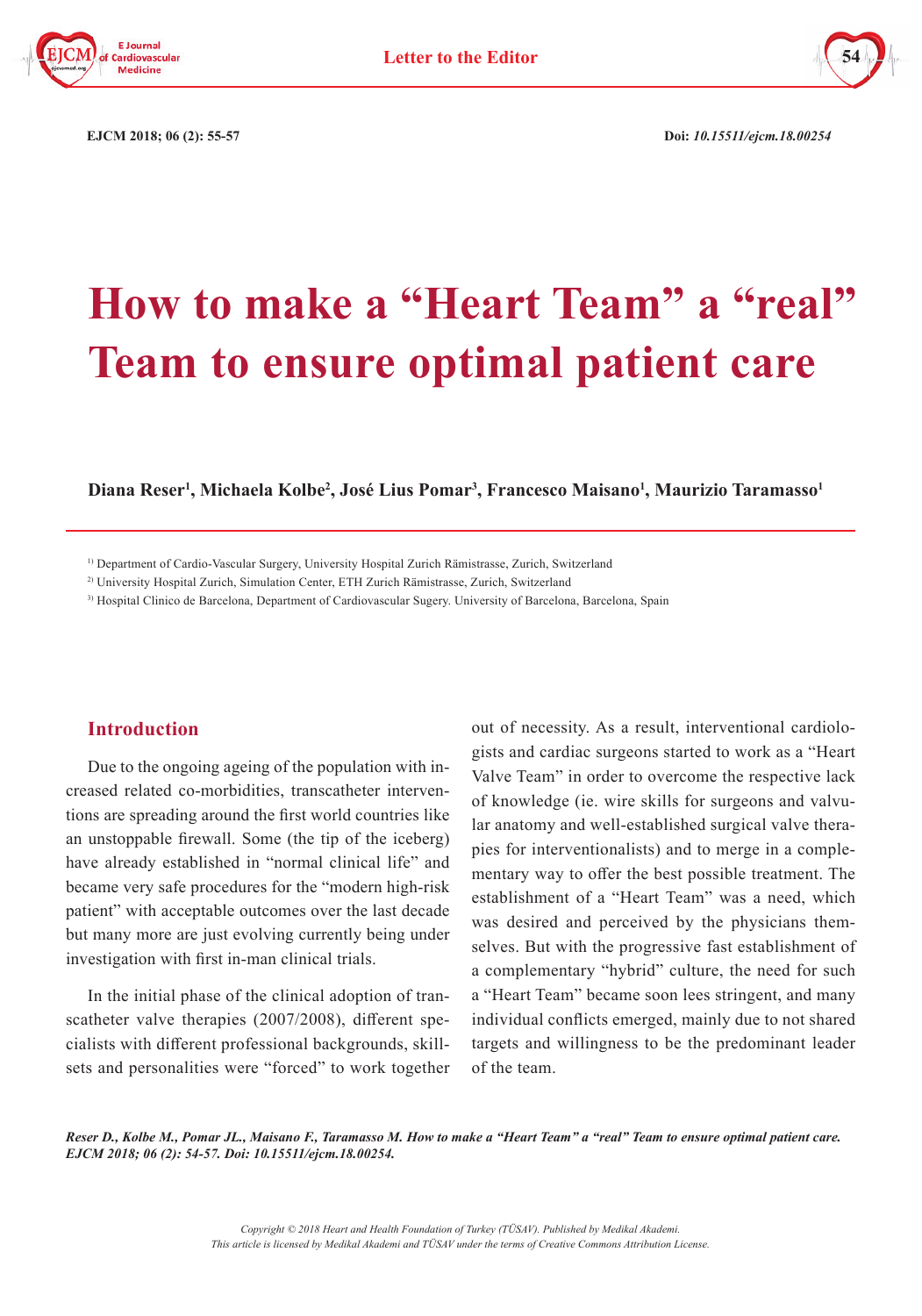**Letter to the Editor** 



Therefore, the ESC/EACTS have recommended in the 2012 guidelines as a mandatory prerequisite for a Valve Centre performing transcatheter therapies to establish a "Heart Team" consisting of multiple specialists in order to be capable to discuss the cases interdisciplinary and to decide the optimal individual treatment option. The presence of the "Heart Team" became a "condition sine qua non" (in the interest of the patients) for every centre to be allowed to be part of the game (modern transcatheter therapies). In the last 2017 Guidelines the presence of a multidisciplinary "Valve Team" has reached a Class IC level of evidence recommendation, and today in many countries formal "Heart Team" discussions are even mandatory for reimbursement.

# **How to build a functional and functioning "Heart Team"?**

While trying to establish this suggested "Heart Team", the following questions arise: who is the leader in an interdisciplinary team and how are decisions made in the presence of hierarchy, unbalanced information sharing and hidden agendas? Or is the "Heart Team" doomed to fail before it could be established in clinical practice? At present, there is no defined "standard" for the performance of a "Heart Team Meeting" which can result in biased decision making in a "Team of Experts" who do not share common goals.

Therefore, before answering the questions above, we first have to become aware of the definition of "Team": in a team, all members have shared goals, there is interdependency and reflexivity. If these criteria are not met, quality of decision-making suffers.<sup>(2-5)</sup> Are there shared goals in a "Heart Team" besides the well-being of the patient? Is there interdependency and reflexivity within a "Team of Experts" who ultimately aim to support their own specialty? Without standards, the final decision of a "Heart Team" may depend on status, individual points of view and decision-making habits rather than on integration of interdisciplinary expertise, which might result in less optimal treatment decisions.

In order to create a functioning unbiased "Heart Team", the following should be considered:

First of all, a shared "basis" or "goal" has to be created for the different specialties involved within an institution. A team of experts of different specialties has to be rewarded as "one team": the establishment of an official "Heart Centre" is advisable.

Secondly, the performance of a "Heart Team Meeting" has to be standardised with defined timeframe, leadership, role of team members, discussion culture and decision making process.

Thirdly, while conducting the "Heart Team Meeting", the members have to be aware of various team interaction phenomena, types of leadership with their respective consequences and discussion culture, which have a tremendous influence on the outcomes of decision-making.

Typical pitfalls of biased decision-making and evidence-based suggestions how to overcome them are the following:

- Lack of "speaking up": important information or concerns are not automatically integrated into decisions because team members do not necessarily dare to voice them.<sup>(6)</sup> This results in impaired quality and safety of patient care.  $(7,8)$  Team leaders can avoid this pitfall by inviting and encouraging to speak up by establishing process rules to make sure that team members can share their unique expertise without negative consequences.(9)
- "Groupthink" is a common "silent consensus phenomenon" within a team that does not reflect the individual team members' true beliefs but has been found to result in catastrophic decisions (i.e. Bay of Pigs invasion in Cuba. $(10)$ ) This phenomenon can be controlled when team leaders are open for new information and exclusively invite team members to dissent.  $(11,12)$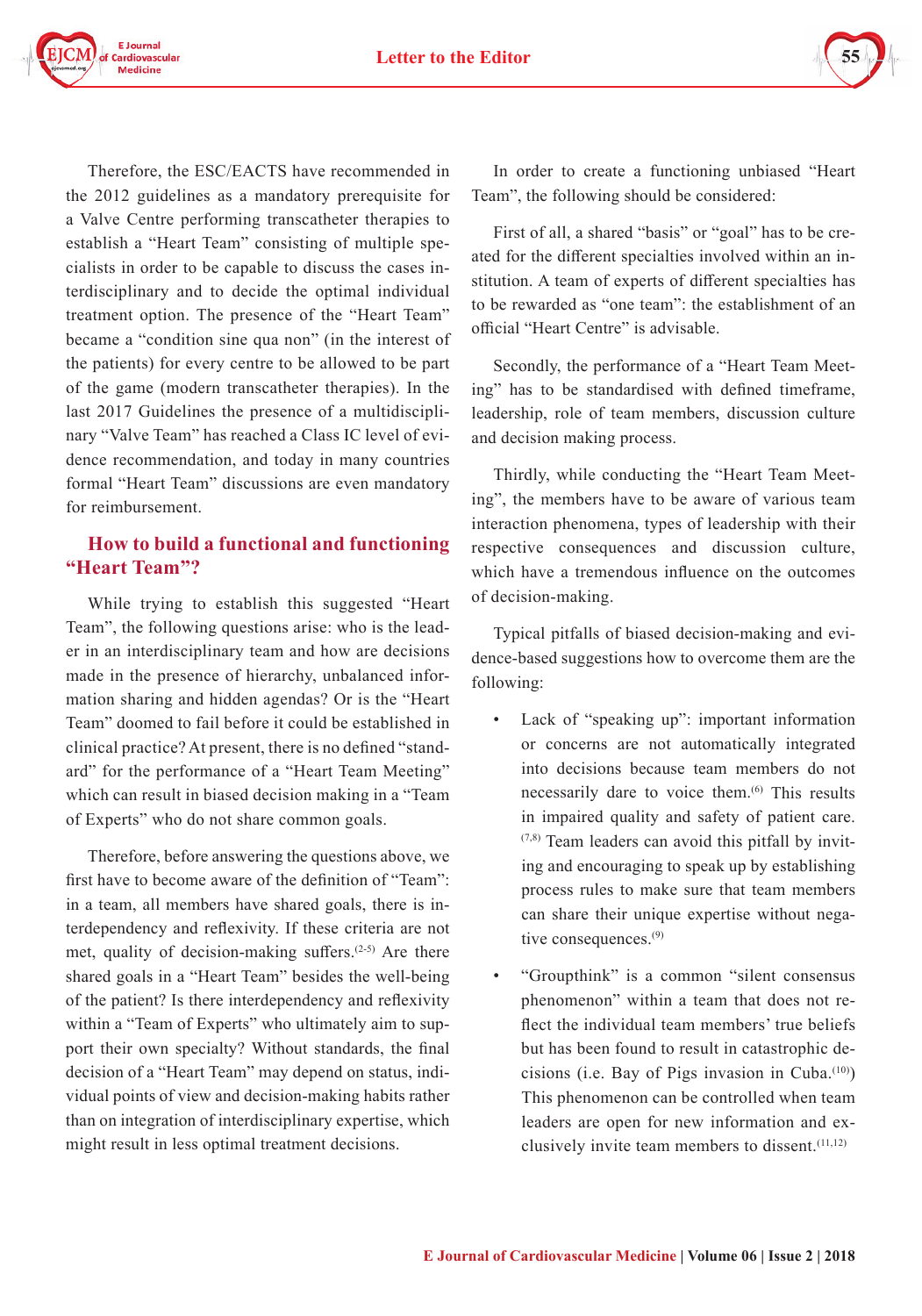

- "Anchoring and confirmation bias": preferred opinions are usually "anchored" in one's mind, its advantages are overemphasized, weaknesses are not mentioned and evidence is sought to confirm them.<sup>(13)</sup> Team leaders can avoid this pitfall by inviting and allowing dissent, sharing information instead of opinions, and inquire instead of argue.<sup>(4,11,12,14)</sup>
- "Majority rule": makes decisions less time consuming but focuses rather on compromise instead of discussing important differing viewpoints. Decision-making is improved when team members discuss instead of vote.<sup>(15)</sup>
- "Leadership style": has a crucial impact on the decision-making process and decision quality (outcome can be biased by the leaders opinion):(16) leaders can be the main reason for the lack of speaking up by demonstrating hierarchy.  $(17)$  To avoid this they should ask instead of instruct, create a safe atmosphere that allows open discussion, take responsibility for the decisionmaking process by inviting team members to share their unique expertise and initiate reflections on the team's decision-making.(13,14,18-20)

# **Conclusion**

In a "real" team all members have shared goals,

there is interdependency and reflexivity which is not easily achievable when multiple specialties are involved. For that reason a "Heart Team" can only perform its purpose properly if it is deliberately forced to become a "real" Team whose decisions are not biased by hierarchy, unbalanced information sharing and hidden agendas. On the basis of the establishment of a "Heart Centre", we suggest the implementation of a standardized "Heart Team Meeting" protocol with defined timeframe, leadership, role of team members, discussion culture and process of decision making. If these evidence-based recommendations can be adopted, optimal decision-making and patient care can be achieved for the modern ageing high-risk population.

**56**

In order to achieve the education needed for the establishment and running of a functioning "Heart Team", the University of Zurich has initiated the worldwide very first "Certificate of Advanced Study (CAS) in Structural Heart Intervention" courses.

The education not only includes clinical and innovational elements, but most importantly communication, financial and leadership skills, along with elements of conflict solving in different scenarios. We believe that in the future, all members (especially leaders) of a "Heart Team" must undergo such an officially certified education in order to guarantee optimal patient care.